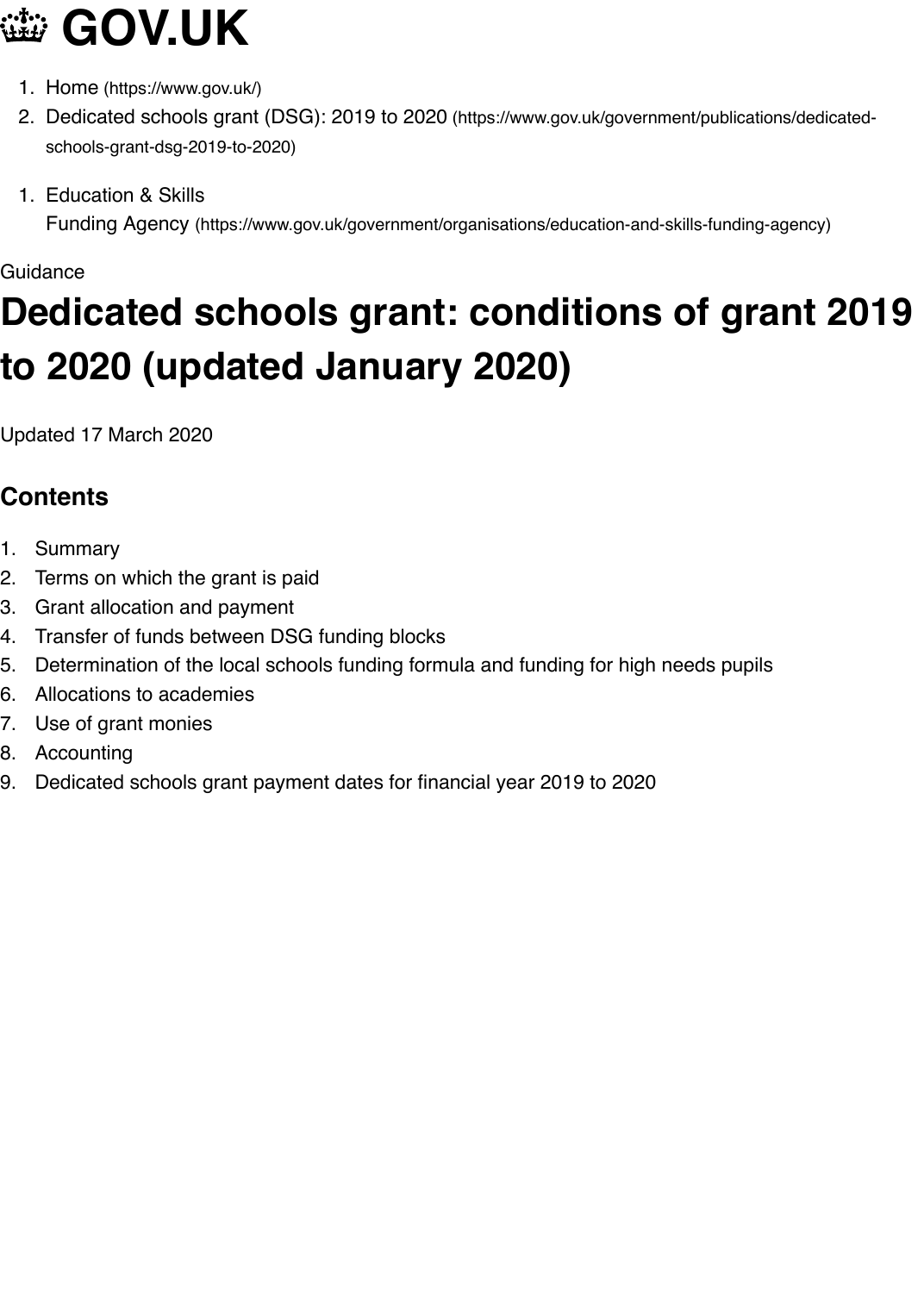This publication is licensed under the terms of the Open Government Licence v3.0 except wl otherwise stated. To view this licence, visit nationalarchives.gov.uk/doc/open-governmentlicence/version/3 (https://www.nationalarchives.gov.uk/doc/open-government-licence/version/3) or write Information Policy Team, The National Archives, Kew, London TW9 4DU, or email: psi@nationalarchives.gsi.gov.uk.

Where we have identified any third party copyright information you will need to obtain permis the copyright holders concerned.

This publication is available at https://www.gov.uk/government/publications/dedicated-school [2019-to-2020/dedicated-schools-grant-conditions-of-grant-2019-to-2020](https://www.nationalarchives.gov.uk/doc/open-government-licence/version/3)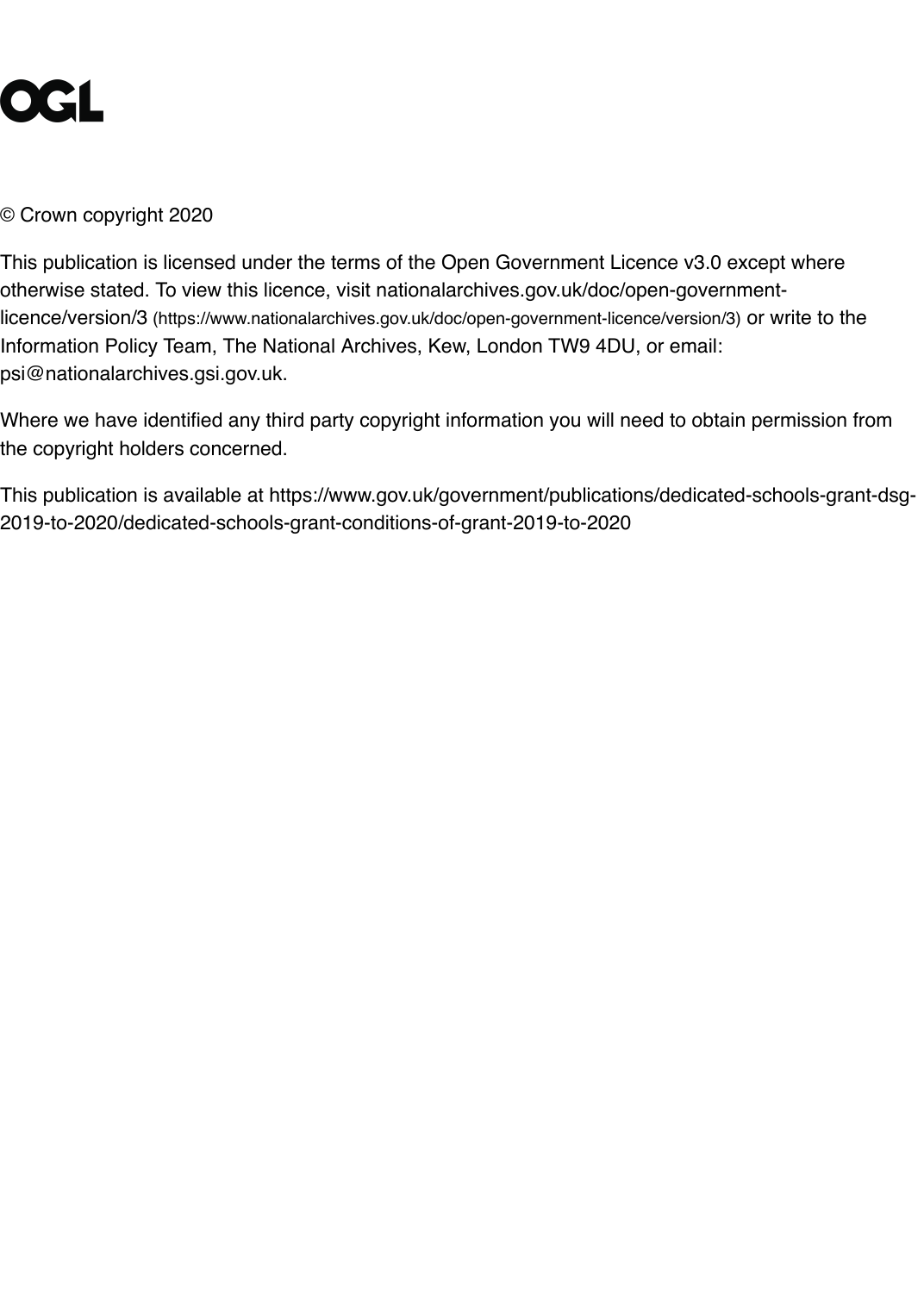<span id="page-2-0"></span>This guidance will be reviewed in December 2020.

#### **1.2 Who is this publication for?**

This guidance is for local authorities.

#### **1.3 Key points**

These conditions have been revised in January 2020 to add new conditions of grant relating reporting of DSG deficits.

# **2. Terms on which the grant is paid**

The formal terms of grant given by the Secretary of State under section 16 of the Education  $\Lambda$ state that:

- we will pay the grant as a ring-fenced specific grant and it must be used in support of the budget as defined in the School and Early Years Finance (England) (No 2) Regulations be used for no other purpose
- at the end of the 2019 to 2020 financial year the chief finance officer (CFO) of the local required to append an additional note to the statement of accounts confirming the deplo DSG in support of the schools budget as required by the Accounts and Audit (England) 2015 (http://www.legislation.gov.uk/uksi/2015/234/contents/made); the CFO is also required to on final deployment of the DSG in support of the schools budget
- the Secretary of State reserves the right to recover the grant where there is evidence th authority has used it for any purpose other than to support the schools budget or has failed to comply with any other condition of grant

# **3. Grant allocation and payment**

#### **3.1 [Purpose of the grant](http://www.legislation.gov.uk/uksi/2015/234/contents/made)**

The grant is paid in support of the local authority's schools budget. It is the main source of in schools budget.

Local authorities are responsible for determining the split of the grant between central expen the individual schools budget (ISB) in conjunction with local schools forums.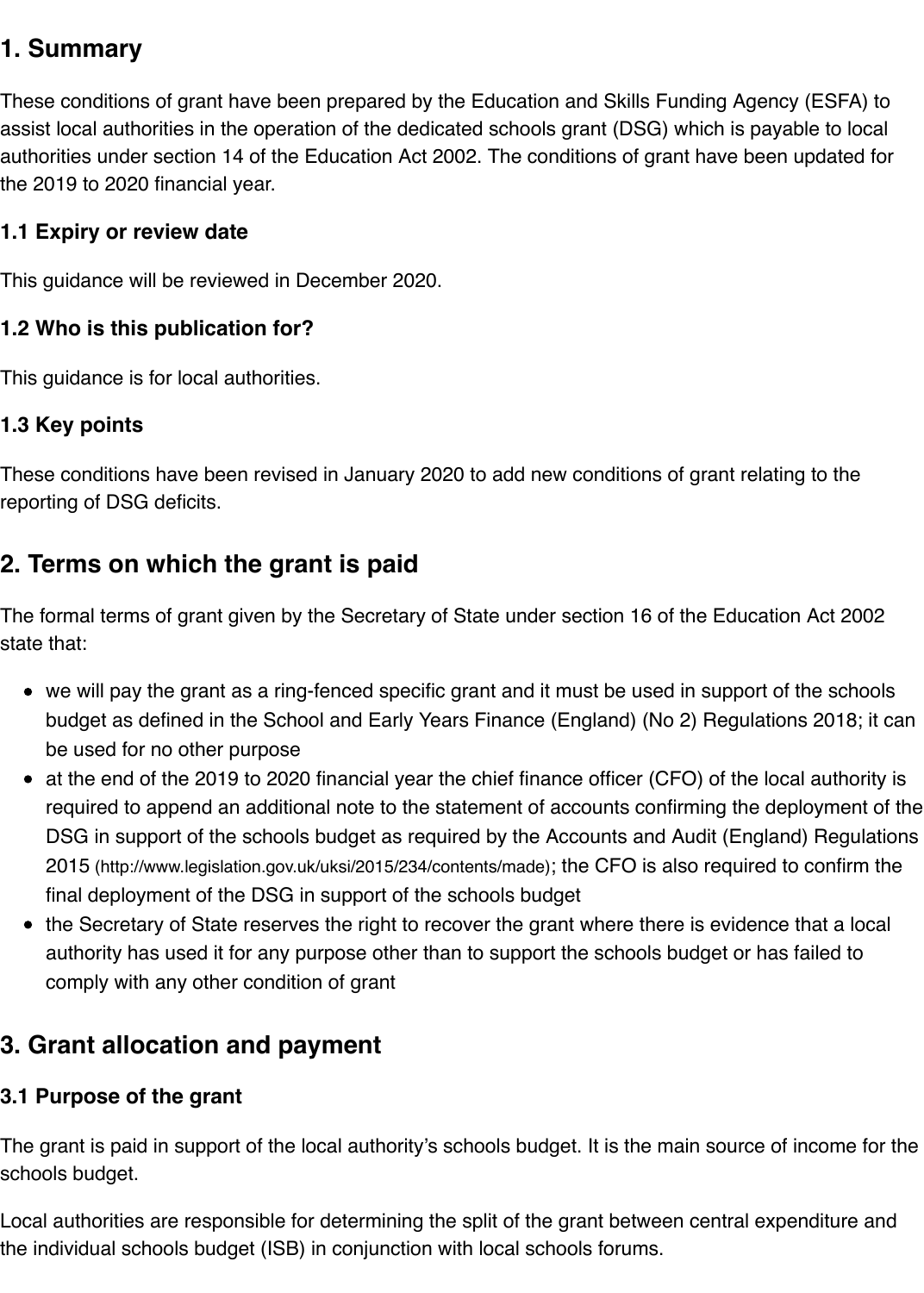Local authorities are responsible for allocating the ISB to individual schools in accordance with their local schools funding formula.

Local authorities can add to the schools budget from local sources of income.

# **3.2 Allocation of grant to local authorities**

The methodology underlying the allocation of DSG to individual local authorities can be found in the DSG technical note.

#### **3.3 Payment arrangements**

We will pay the grant to local authorities in 25 instalments on the dates set out below. Initial payments will be based on the total DSG allocation notified in December 2018 minus the total share of the ISB recouped for academies, as submitted by each local authority on their authority proforma tool (APT) in January 2019 and deductions for high needs places.

The basic method for calculating recoupment will be to take the ISB share calculated by the local authority from the APT in January 2019. ESFA will publish detailed recoupment guidance for 2019 to 2020 in January 2019.

We will make recoupment adjustments throughout 2019 to 2020 as further schools convert to academies. These will be based on the converted school's share of ISB, taking into account the 80% rates relief applied to academies and will be proportional to the period of the financial year for which the school is an academy.

#### **3.4 Allocation of grant to schools by local authorities**

Local authorities retain responsibility for setting the overall level of their ISB and for determining schools' budget shares, subject to the School and Early Years Finance (England) (No 2) Regulations 2018.

Each local authority's scheme for financing schools must contain a provision which sets out the frequency with which the budget share will be made available to governing bodies of maintained schools.

# **4. Transfer of funds between DSG funding blocks**

The following conditions apply to the transfer of funds between the four DSG funding blocks:

- 1. Subject to the paragraphs below, local authorities must not allocate money designated in the DSG settlement tables as schools block to items of spend other than budget shares for mainstream primary and secondary schools (excluding funding for nursery classes and for places reserved for pupils with special educational needs), or money retained centrally for growth in schools, as defined in paragraphs 4 to 7 of Schedule 2 to the School and Early Years Finance (England) Regulations (no 2) 2018.
- 2. Local authorities may allocate up to 0.5% of money designated as school block to other items with the consent of the schools forum. Where the Secretary of State agreed to the allocation of more than 0.5% for 2018 to 2019, the local authority may allocate up to the same percentage with the consent of the schools forum.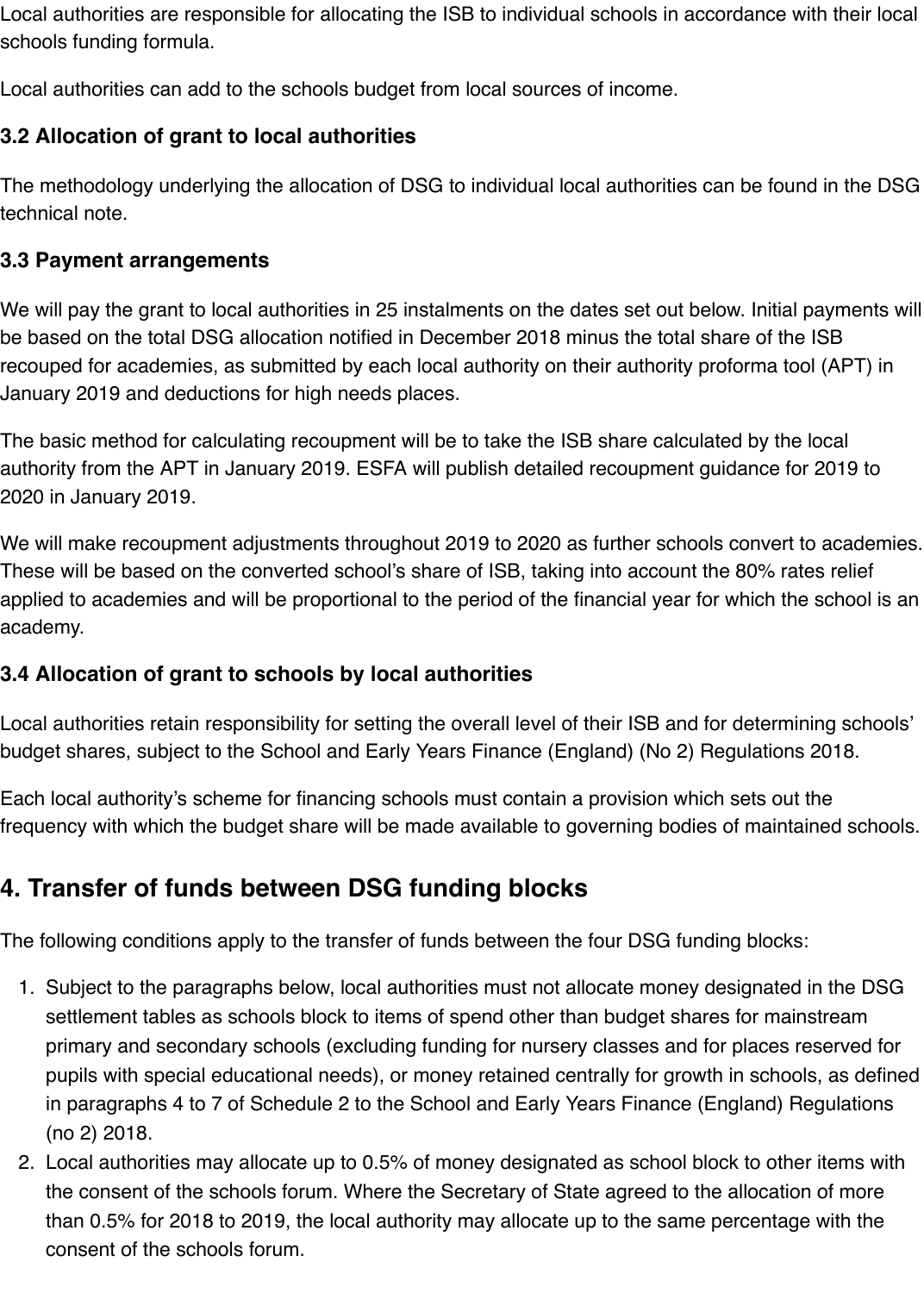- 3. Local authorities must consult with all local maintained schools and academies if they propose to allocate schools block money to other items. The schools forum must take into account the outcome of that consultation before deciding whether to give their consent.
- 4. The local authority can apply to the Secretary of State for permission to allocate schools block money to other items if they do not secure the consent of the schools forum as above, or if they wish to allocate more of the schools block money to other items than would be permitted under point 2. In the case of the Secretary of State giving such permission, this may be for all or part of the sum requested by the local authority and may be given subject to conditions.

# **5. Determination of the local schools funding formula and funding for high needs pupils**

The following conditions apply in relation to setting the local funding formula, and the funding for high needs pupils:

- 1. The local authority must maintain a single formula for funding both maintained schools and academies in its area.
- 2. In constructing the formula, the local authority must take account of the circumstances of all academies and maintained schools in its area.
- 3. The formula must allocate at least 80% of the delegated schools block funding through pupil-led factors (basic entitlement, deprivation, prior attainment, looked after children, English as an additional language, pupil mobility, minimum level of per-pupil funding for primary and secondary schools, and differential salaries of teachers near London).
- 4. When spending DSG centrally on duties relating to all schools (as set out in Schedule 2, Parts 1 to 5 of the School and Early Years Finance (England) (No 2) Regulations 2018), the local authority must treat maintained schools, including voluntary aided schools and foundation schools, and academies, on an equivalent basis. Schools such as voluntary aided schools, foundation schools, and academies, cannot therefore be charged for services that are provided free of charge to community and voluntary controlled schools, and paid for out of the centrally held DSG. This does not include funding that has been retained centrally from maintained school budgets only (as set out in Schedule 2, Parts 6 and 7 of the School and Early Years Finance (England) (No 2) Regulations 2018), where some statutory duties relate to community and voluntary controlled schools only. However, in these situations authorities should not charge voluntary aided and foundation schools if requested to provide services to these schools and where there is no charge to community and voluntary controlled schools for the same service.
- 5. The local authority must treat children and young people with high needs on a fair and equivalent basis when making arrangements for their funding, regardless of whether they are placed in maintained provision, academies and free schools, providers in the further education sector, or nonmaintained and independent provision.
- 6. The local authority, in deciding on top-up funding rates for the pupils to be placed in its maintained special schools, special academies it previously maintained and special free schools located in its area, must set a minimum percentage by which the budget of any special school or special academy would change if all the pupils in the special school or special academy (or free school) were placed by the local authority, and the number and type of places remained the same in the two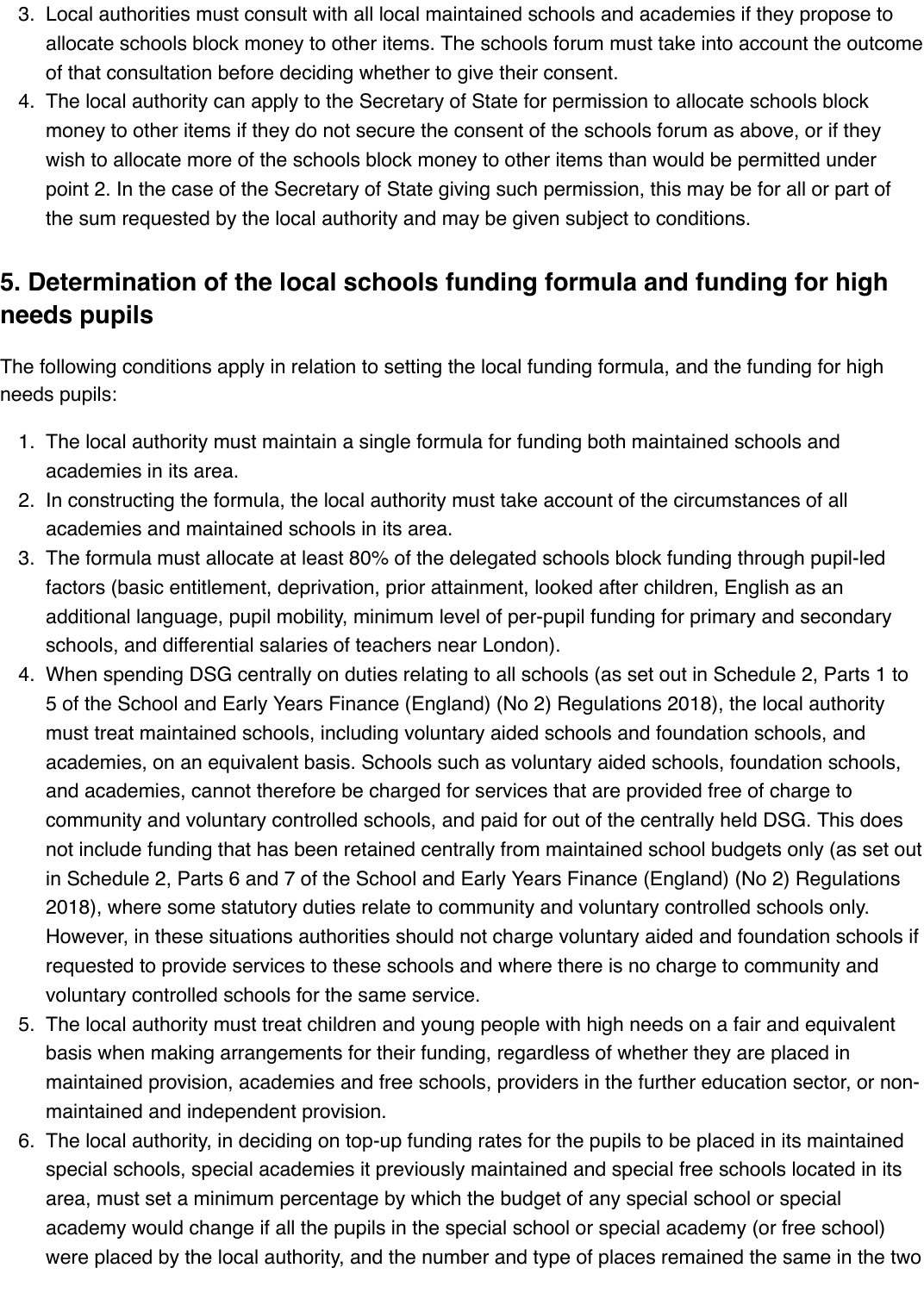with the institution. These must be monthly unless otherwise agreed. 9.The Secretary o reserves the right to impose more specific conditions of grant on individual local authorities relation to the use of DSG for top-up funding for pupils and students with high needs, w believe that the actions of the local authority are unreasonable. This is most likely to oce result of a failure to agree and pay top-up in a timely manner, where a pupil or student has been placed by the local authority in an institution.

# **6. Allocations to academies**

In some circumstances local authorities need to make direct payments to academies. In the financial year these will include:

- top-up funding for high needs pupils
- funding calculated under the early years single funding formula
- payments for pupils admitted who have been excluded from other schools
- any allocations from the local authority's growth fund or falling rolls fund

# **7. Use of grant monies**

Local authorities have continuing responsibility for financial regularity in maintained schools. of the Local Government Act 1972 requires the local authority to appoint an officer responsib making the necessary arrangements for local financial and management controls; this persor known as the CFO. Under these arrangements the CFO will need to ensure that the grant me spent on the purpose for which they are intended.

In particular, the CFO will need to ensure that expenditure charged to the schools budget fall definitions set out in regulations 6 and 7 of the School and Early Years Finance (England) (N Regulations 2018. In August 2019, ESFA will provide local authorities with an outturn assura statement for the CFO to sign to certify the actual deployment of the DSG.

#### Under the Accounts and Audit (England) Regulations 2015

(http://www.legislation.gov.uk/uksi/2015/234/contents/made) a local authority is required to undertake review of its system of internal control. It is also required to report, with its annual accounts, o arrangements in an annual governance statement (AGS) which must be prepared in accorda proper practices as published by CIPFA. In undertaking such reviews and preparing their AG authorities should consider the arrangements for allocating DSG budget shares to schools in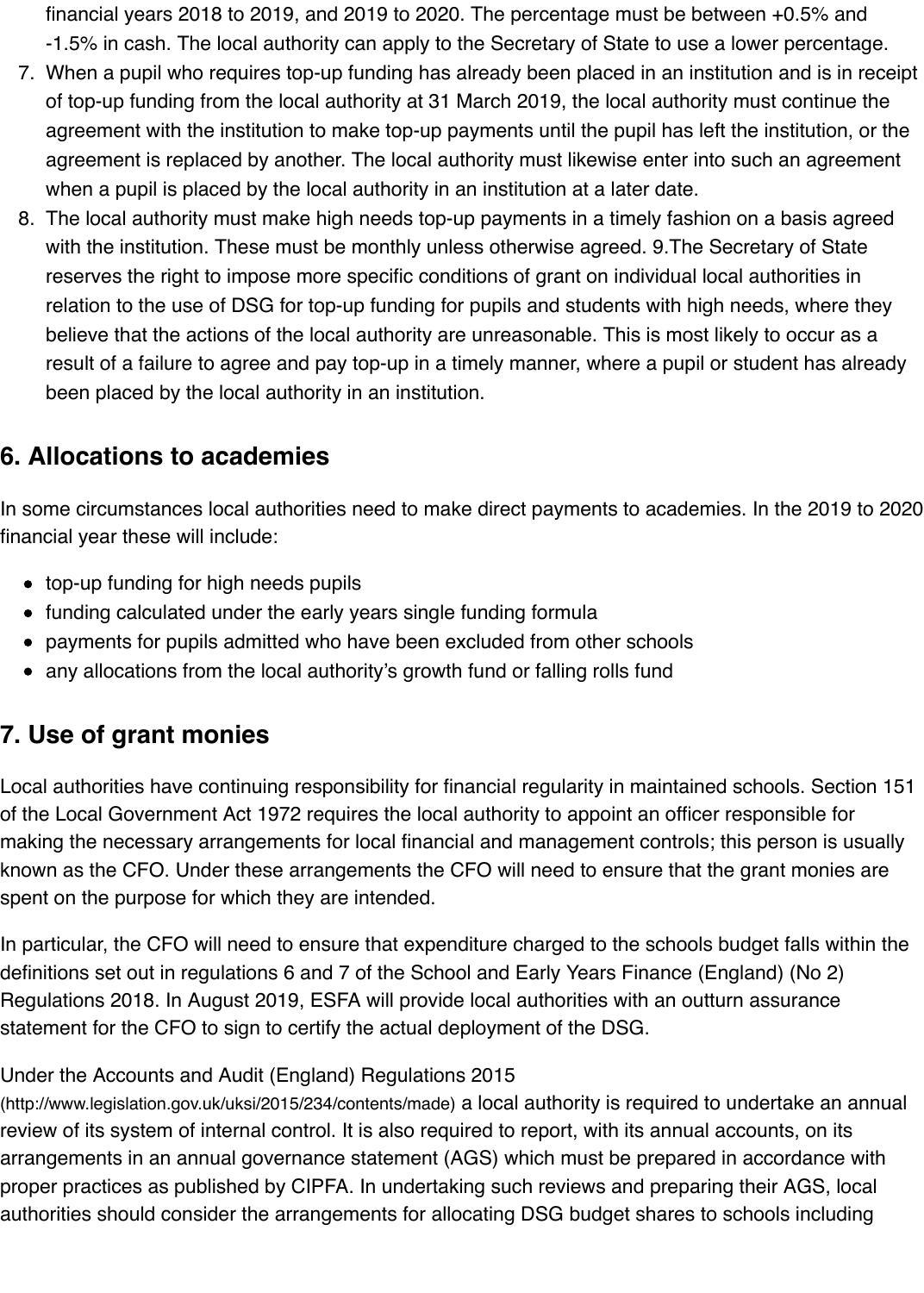procedures for ensuring the robustness of pupil data. Local authorities should be able to provide evidence that demonstrates that they have effective procedures for forecasting pupil numbers at school level, if required to do so by their own internal auditors or external auditors.

# **8. Accounting**

### **8.1 Year end procedures**

Local authorities are responsible for ensuring that the DSG is deployed in support of the schools budget. This includes both DSG funding allocated to central expenditure within the schools budget and funding for the ISB.

In principle, all DSG funding must be allocated to the schools budget in the year in which it is paid to the local authority by ESFA. Where the final adjusted DSG payment for the year exceeds the local authority's original budget provision, the local authority, after consulting the schools forum, may carry the additional grant forward to the following financial year.

Grant allocated through the ISB will automatically count as expenditure in support of the schools budget and will have to be allocated to budget shares in the year in question. Where actual schools' expenditure exceeds the ISB this will normally be financed by a net reduction in schools' reserves. Conversely, where actual schools' expenditure falls short of the ISB, this will be explained by a net increase in schools' reserves.

At the end of the financial year the central expenditure element of the schools budget may be under or overspent. If there is an underspend in respect of central expenditure at local authority level this should be separately identified within the associated notes to the accounts. The underspend must be carried forward to support the schools budget in future years, including any of the budget that is moved into earmarked reserves.

There are new arrangements for handling overspends with effect from the end of the 2019 to 2020 financial year.

New provisions have been put into regulation 8, paragraphs (7) and (8), and Schedule 2 Part 8 of the School and Early Years Finance (England) Regulations 2020, so that local authorities are required to carry forward overspends to their schools budget either in the immediately following year or the year after. They can apply to the Secretary of State to disregard this requirement.

The impact of these statutory provisions will be that a local authority with a DSG deficit from the previous year must either:

- carry the whole of the deficit forward to be dealt with in the schools budget for the new financial year, deducting all of it under regulation 8(7)(a) from the money available for that financial year
- carry part of the deficit forward into the new financial year and the rest of it into the following financial year, using regulation 8(7)(b)
- carry all of it into the following financial year, using regulation  $8(7)(c)$
- apply to the Secretary of State under regulation 8(8) for authorisation to disregard the requirements in regulation 8(7) if it wishes to fund any part of the deficit from a source other than the DSG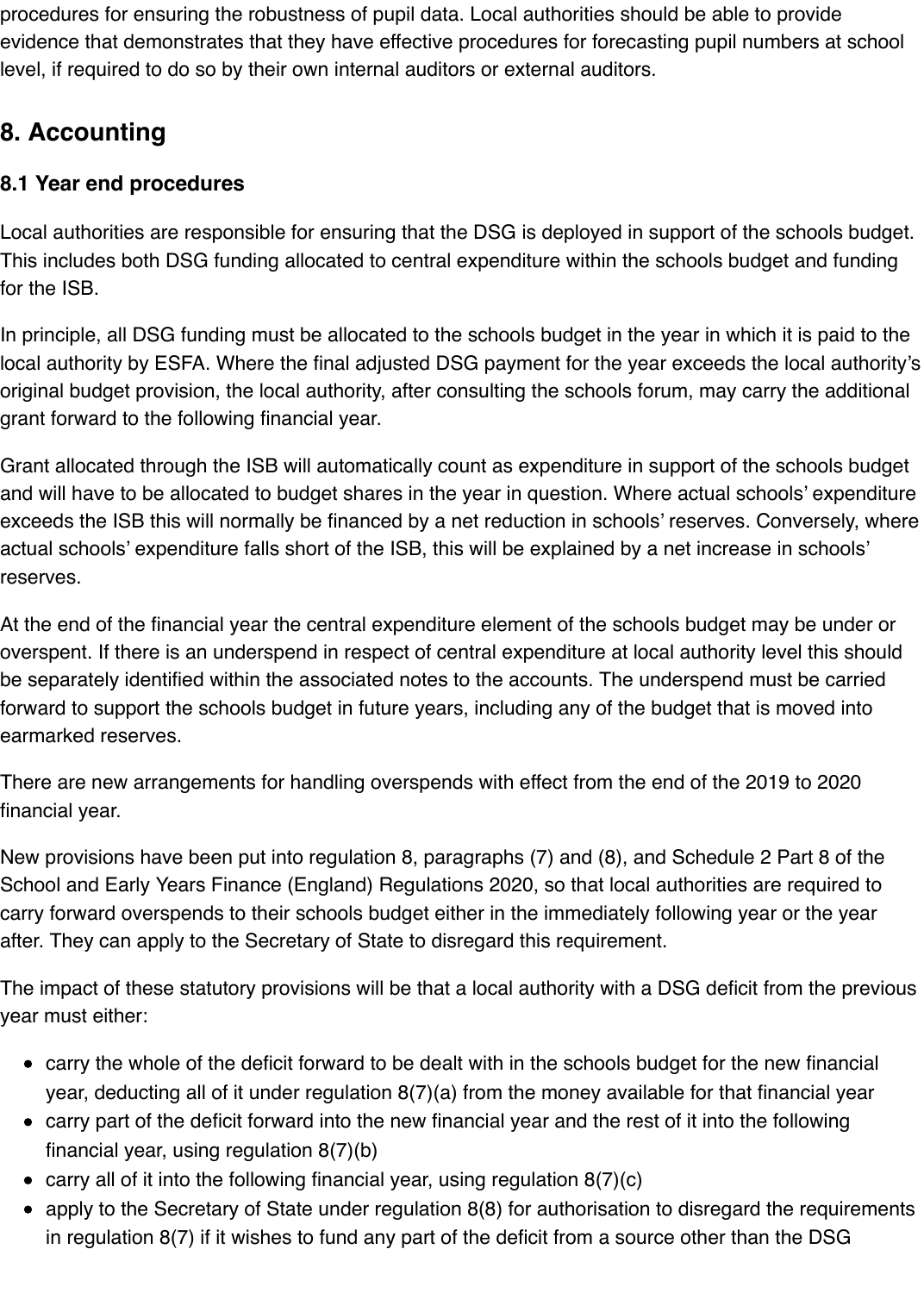This will make it entirely clear on a statutory basis that a deficit must be carried forward to be dealt with from future DSG income, unless the Secretary of State authorises the local authority not to do this.

The Accounts and Audit (England) Regulations 2015 incorporate a requirement for a note to the statement of accounts confirming actual deployment of the DSG.

#### **8.2 Recovery plans for DSG deficits**

Where a local authority has an overall deficit on DSG of 1% or more at the end of the 2018 to 2019 financial year, it must by 30 June 2019 submit a recovery plan to the Department for Education (DfE), setting out how it plans to bring the overall DSG account into balance within a maximum of three years.

In exceptional cases, the local authority may propose to leave some of the accumulated deficit outstanding, where it is not practicable to do otherwise. The recovery plan should be discussed and, if possible, agreed with the schools forum, and will require CFO sign off prior to submission to DfE.

For these purposes, a deficit should be calculated against gross DSG for 2018 to 2019 before recoupment, as most recently notified to the local authority by DfE.

#### **8.3 Repayment of DSG**

The Secretary of State reserves the right to recover the grant where there is evidence that a local authority has used it for any purpose other than to support the schools budget.

The Secretary of State may require the local authority to repay as much of the DSG as considered reasonable in the following circumstances:

- the local authority fails to comply with any of the conditions of the grant
- the local authority fails to use the DSG for the purposes for which it is given
- the external auditor indicates that they are not satisfied with the treatment of DSG in the local authority's accounts

#### **8.4 Local authority reporting requirements**

Local authorities are not required to produce separate final accounts for schools' expenditure or for the use of the grant.

The grant received from ESFA and its deployment between central expenditure and the ISB should be clearly identifiable within the additional note to the local authority's statement of accounts to demonstrate compliance with the limit on central items. Local authorities should refer to CIPFA's statement of recommended practice (SORP) guidance note for practitioners.

At outturn stage the CFO is required via a signed statement to confirm final deployment of the DSG in support of the schools budget and in accordance with grant conditions.

#### **8.5 External audit arrangements**

Appointed auditors are responsible for auditing the financial statements of each local authority and for reaching a conclusion on the local authority's overall arrangements for securing economy, efficiency and effectiveness in the use of resources. The deployment of, and accounting for, DSG in support of the